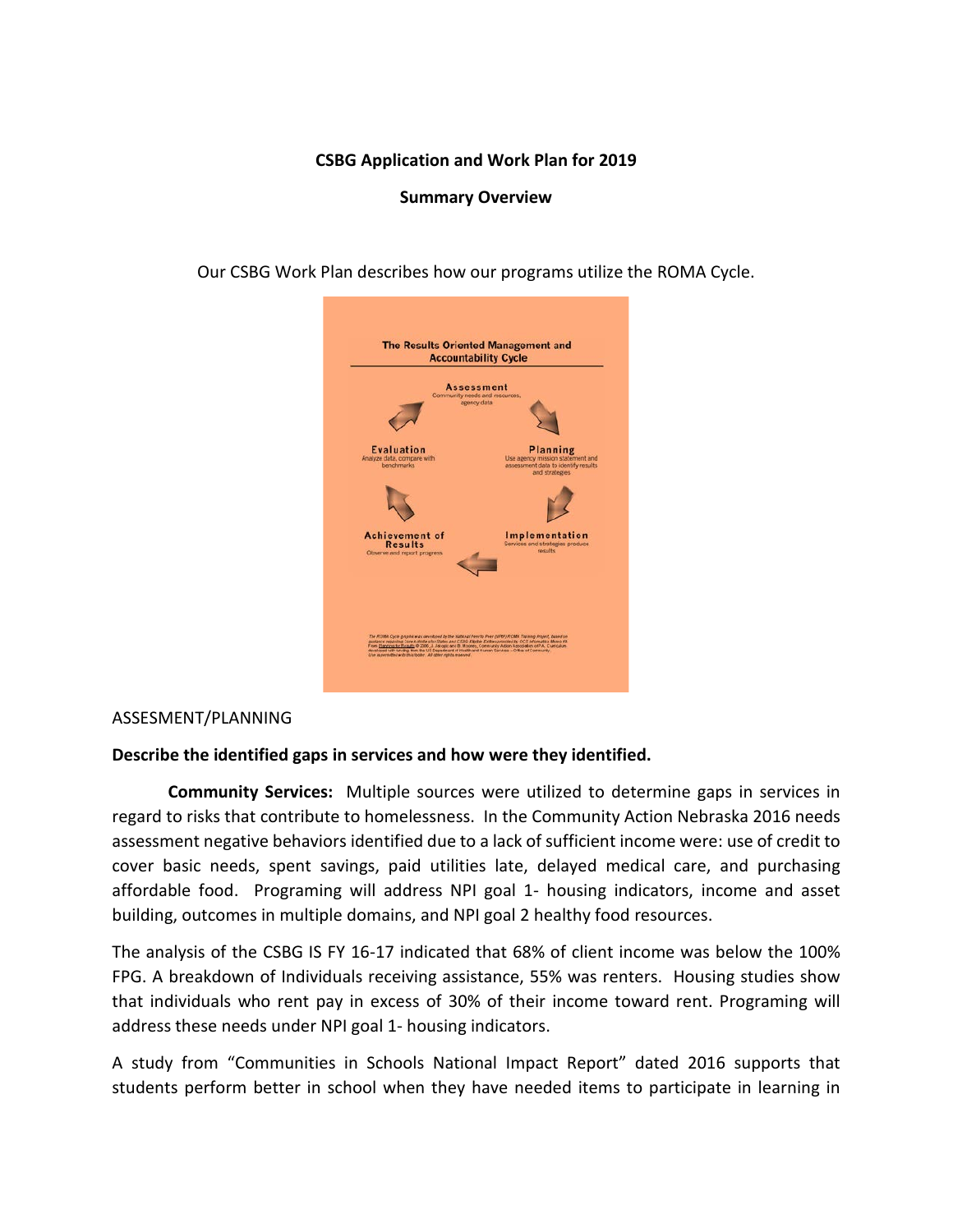school. A study of the number of students who receive free or reduced lunches in the Mid area with no other school supply assistance was targeted. Programing will address the need under NPI goal 1 Education and Cognitive Development- services of school supplies.

**Early Head Start & Head Start:** A series of assessments are completed in regard to service delivery of Head Start and Early Head Start services. Once every five years Head Start completes an in depth annual community assessment, and updates every other year. The community assessments identify gaps in services within the communities we serve. OHS focus has been on transition from part day part year centers to full day centers, however, a Program Instruction, ACF- PI-HS-18-01, 01/19/2018, was issued, stating that the Secretary has exercised his authority and programs no longer are mandated to provide the full day program option to 50% of the funded enrollment. Programing will address NPI goal 1- Education and Cognitive Development. Annually the centers and the central office completes a self-assessment which would identify gaps if being able to meet a HSPPS based on a community gap, such as lack of dental care in western Nebraska. Programing will address Goal 2- Health and Social/Behavioral Indicators.

How Head Start partners include public schools including educational service units, health departments, and other child and family resource entities that are pursuing funding sources to address gaps. Head Start knows the county/community changing demographics such as populations, percent of poverty levels, establishment or elimination of businesses or services, etc. through our annual community assessment process so this assists partners by the sharing of information, making referrals, continuing case management and follow-up through the support of all community outreach. Head Start is required to have partnerships in each community to strengthen Head Start services to preschool children and their families.

**Health:** In a study completed by Peer-Reviewed Journal for Managed Care and Hospital Formulary Management in July of 2016 shows that vaccination has been proven to be one of the most effective public health strategies to control and prevent diseases. Our program attempts to address this issue in an effort to avoid alternative immunization schedules due to economic reasons. With a portion of our clients a school break may result in many families go back to their native countries, therefore not available for scheduled vaccines. Through our programs we provide an additional venue to provide this needed service. Programing will address Goal 1 and 2 Health and Social/Behavioral Indicators.

**Housing:** Down-payment Assistance for First-time Homebuyers was identified as a gap in services through conversations with the Buffalo County Board of Realtors, the Economic Development Council of Buffalo County, the Kearney Area Builders Association, a number of local lenders and first-time homebuyers completing Mid's Homebuyer Education courses. The City of Kearney's Housing Study released to the public on May 10, 2017, identified owner-occupied housing rehabilitation, rental rehabilitation; first-time homebuyer rehabilitation and downpayment assistance, and an exterior paint program as needs. Programing will address Goal 1 Housing indicators.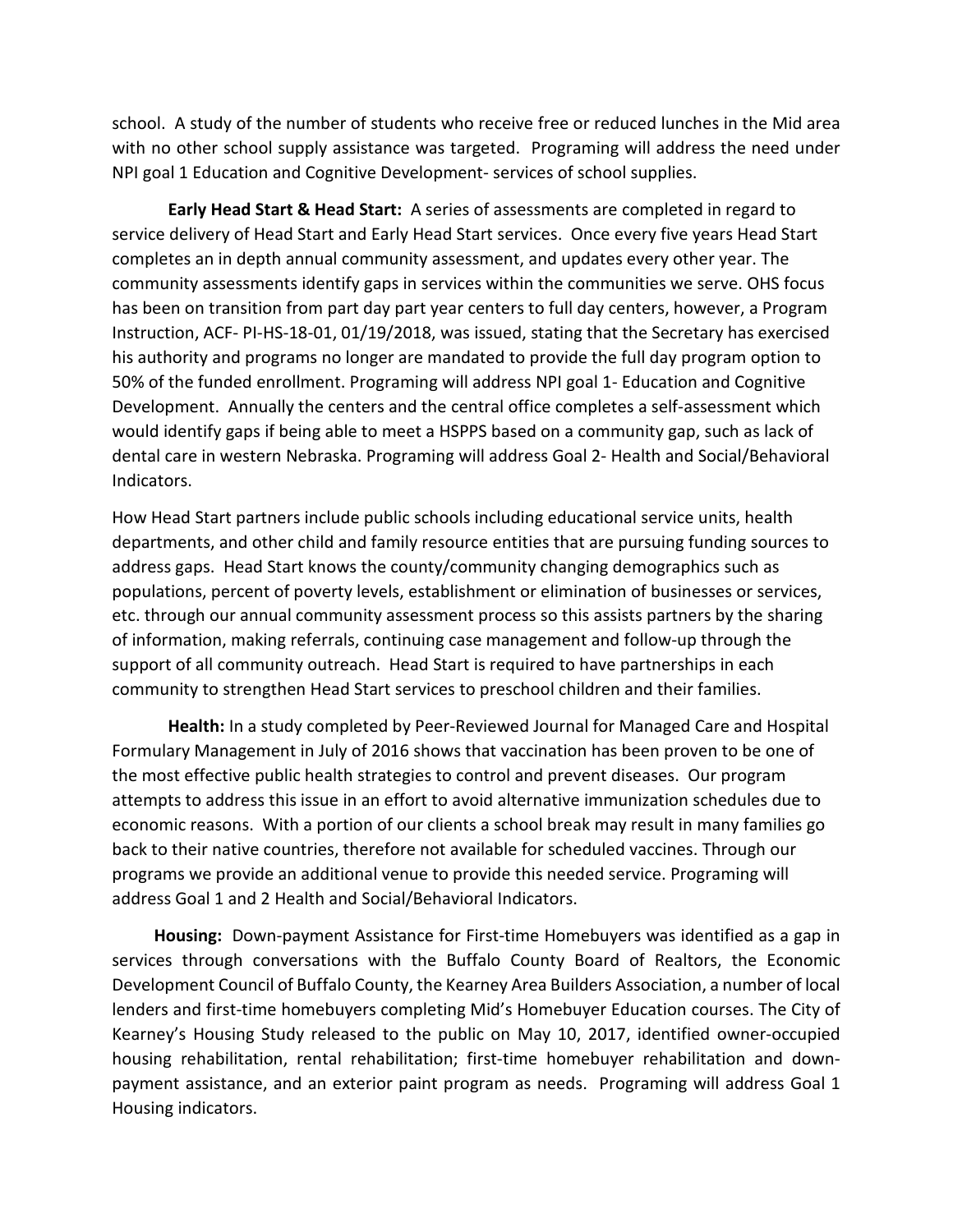**Mobile Produce Pantry:** According to the *2016 Community Action of Nebraska State and Regional Report,* 1 in 3 individuals reported issues with affording utilities, food, and clothing. Additionally, Feeding America data reports that Buffalo County food insecurity rate is at 12.2%. This is calculated based on the median family income and the subsequent poverty rate. The child food insecurity rate is at an alarming 18.3%. Programing will address Goal 1 and 2 Health and Social/Behavioral Indicators.

**RYDE Transit:** Statewide Mobility management surveyed the residents of Maxwell, Brady, Cozad, Gothenburg, and Lexington to determine the need for services in North Platte. Based on that survey, the Statewide Mobility Management asked RYDE Transit to start an Inter-City Based Bus service from Lexington to North Platte. Programing will contribute to NPI Goal 1 Outcomes across Multiple Domains, and services in transportation areas.

**Senior Centers -** The Senior Centers in Minden, Kearney, and North Platte conduct annual customer satisfaction and feedback surveys. We continue to see feedback from clients eating at the Senior Center indicated they would like to see more flexibility in to-go meals. Many retired people are still in the workforce and would like this option included. Programing will address Goal 1 and 2 in the area of Health and Social/ Behavioral Development Indicators.

**WIC Woman Infant and Children Program (WIC):** WIC's identified gap in services is caseload. Caseload at the National level as well as the State level has declined since 2010. According to the State WIC participation report, Mid served 3810 in 2010 and 3292 in 2017. This is concerning due to our U.S. population increasing. The Census Bureau Project reported the U.S. population in 2010 as being 308.7 million and 326.9 in 2017. In addition the National data shows 53% of all infants born in the US can be supported by the WIC program. Programing will address both NPI goals 1 and 2 under Health and Social/ Behavioral Development Indicators.

### IMPLEMENTATION

## **How do the services Mid Provides impact the gaps or community needs?**

**Community Services:** Rent and utility assistance will prevent evictions that result in a family becoming homeless. Through partnerships we increase the available low cost or free health resources found in our area. We also address hunger needs through pantries that operate in our outlying offices. With Policy Advisory Boards located in outlying areas we make leadership roles available to individuals to make sure the needs of the community are a focus that is addressed.

**Early Head Start & Head Start:** In addition to addressing school readiness and the educational needs of the students, Head Start provides many opportunities for parents/families to be a part of activities that provide leadership roles, such as policy council and parent committees. Parents who have a child enrolled in the HS 0-5 program are a member of the parent committee for their center and can sign up for individual committees such as the Family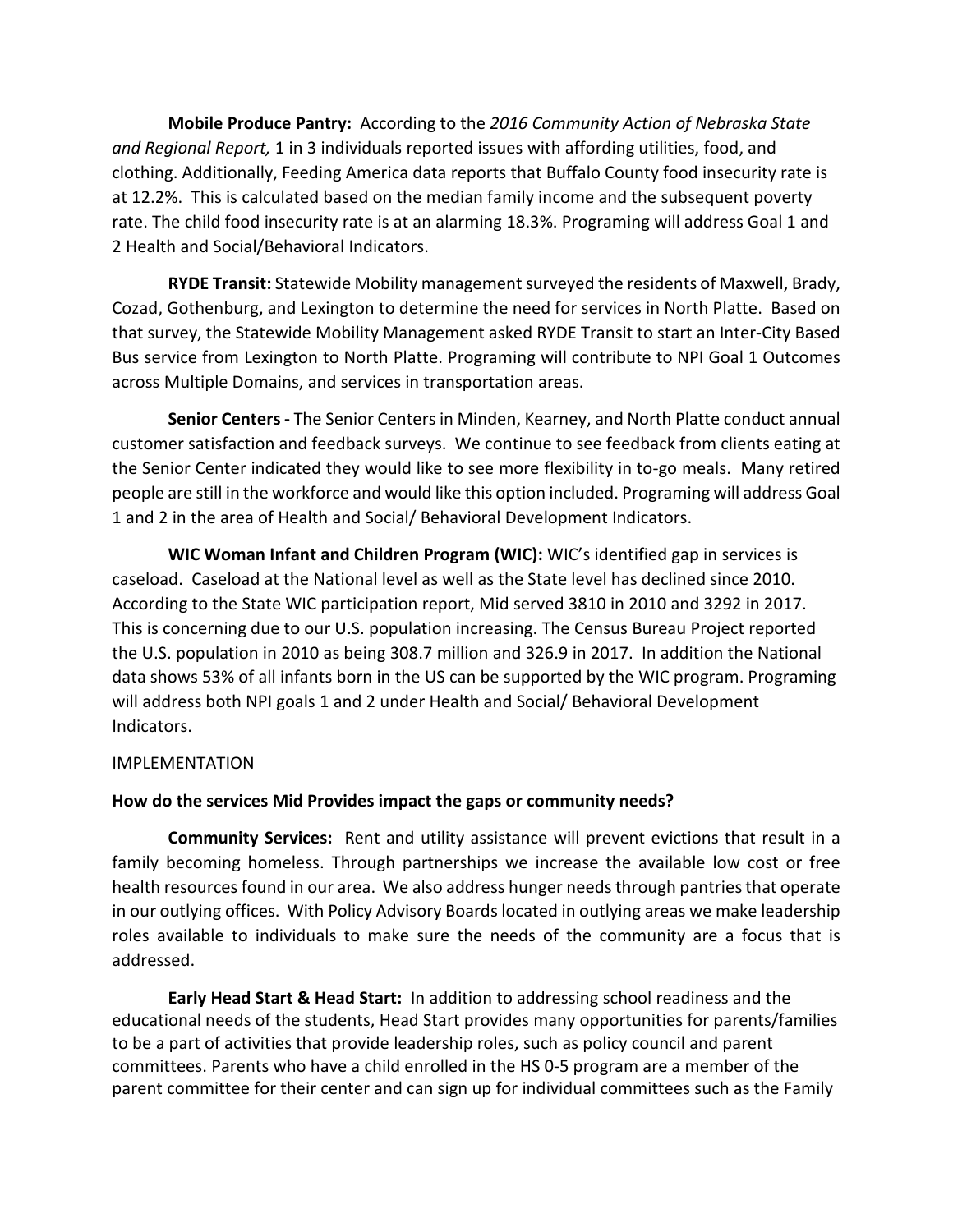Connections/Group Socialization Committee where parents plan, prepare and implement events. Through volunteering in the program, attending events and participating in parent/staff goal setting and conferences parents have many opportunities to receive information and referrals to assist with economic security, health and leadership.

**Health:** Administration of immunizations, not only keeps a person healthy but the same time, communities become healthier preventing disease outbreaks.

**Housing**: The Down-payment and/or Closing Cost Assistance funds will assist a minimum of 15 first-time homebuyers whose incomes are at or below 120% of the area median income with up to \$10,000 in grant funds to purchase a property in Buffalo County, if funded.

**Mobile Produce Pantry:** The mobile pantries help low-income families' access healthy foods while stretching their food dollars. By diverting funds from food the funds can be put toward other basic needs in the household resulting in a more stable economic security.

**RYDE Transit**: Several specific sites that will be targeted are Eustis and routes to the west and east to larger cities. Eustis had no public transportation options. RYDE Transit began Serving Eustis in July of 2017. Now buses travel through Eustis every Tuesday on their way to Farnam and Gothenburg. RYDE Transit is also is recommending Intercity Bus services to those individuals who need to travel west to Denver or Beyond, and East to Omaha and beyond. Intercity bus services go through the RYDE Transit service daily at approximately 2:30pm and approximately 2:30am.

[https://www.nebraskatransit.com/assets/pdf/Intercity\\_bus\\_Assessment.pdf](https://www.nebraskatransit.com/assets/pdf/Intercity_bus_Assessment.pdf) <https://www.nebraskatransit.com/mobility-1.php>

**Senior Centers:** While struggling with outmigration of population in small communities, seniors will continue to receive nutritious food to aid in maintaining their health, wellbeing, and remain living independently for a longer period of time.

**WIC Woman Infant and Children Program (WIC):** The purchase of the National WIC Association Recruitment and Retention Campaign was designed as outreach and advertising to increase enrollment of WIC eligible moms, improve perception of the WIC program and retain moms in the WIC program longer. This will result in a larger caseload and more low income families receiving assistance making their home more stable.

## ACHIEVEMENT OF RESULTS/EVALUATION

All programs are evaluated using the National Performance Indicators which are reviewed by the board. In addition:

**Commodity Supplemental Food Program** does annual surveys on clients who receive this service. The data and comments are analyzed and suggestions, if reasonable, are implemented.

**Community Services**: Child Abuse Resource and Education (CARE) uses post surveys for both Happy Bear and Bullying. The teachers do a follow up on the presentation and document the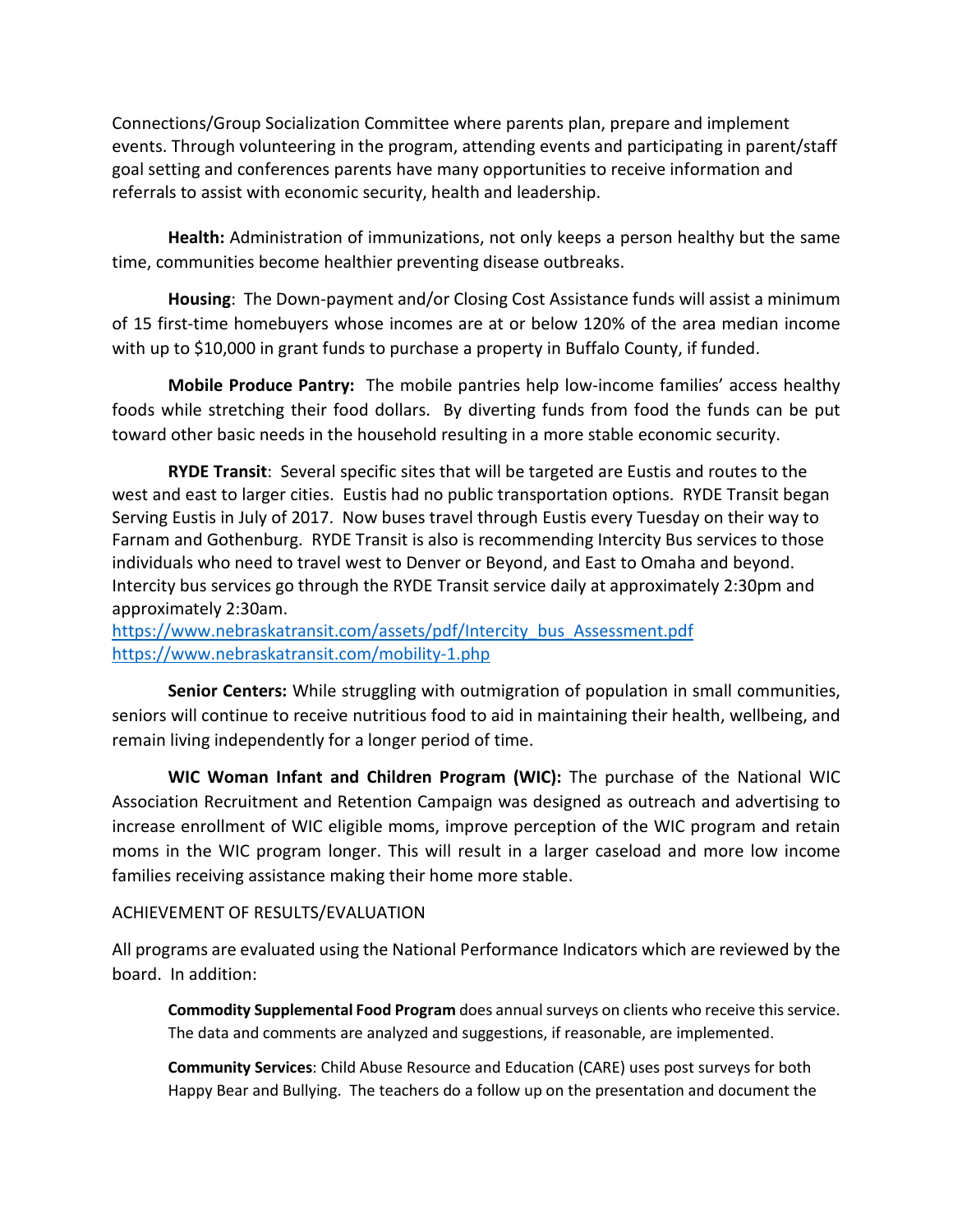number of kids who are able to recall the information that is presented. Many of the programs through community services directly relate to the National Permanence Indicators and Outcomes. Staff report monthly on each applicable indictor for the Director to review.

**Early Head Start and Head Start**: In our center based programs 0-5, we use the Child Observation Record (COR), which is the assessment that goes with our curriculum High Scope. The Child Observation Record assists the teachers in supporting the children at every developmental level including children who are English language learners and those with special needs. The COR is used to plan instruction and monitor progress, measure school readiness, prepare for parent/staff goal setting conferences, design program improvements, aggregate data, and create professional development for staff.

In our home-based programs 0-5, Head Start uses the Hawaii Early Learning Profile (HELP), which is a curriculum-based assessment. With HELP, we utilize Kinder Charts, which is the management reporting system that is used with HELP. The curriculum and reporting system are used for the same purpose as stated above for the COR.

The tools we use focus on the following Domains of School Readiness: Approaches to Learning, Social and Emotional Development, Language and Literacy, Cognition (includes Mathematics Development and Scientific Reasoning), Perceptual, Motor, and Physical Development.

Head Start collects child development outcomes, family engagement outcomes, end of the year surveys, data from parent goals established and the completion of those goals, provides monthly enrollment data to the Office of Head Start, and completes a yearly Program Information Report. Managers visit their assigned centers monthly, monitor their centers in depth in the fall and spring, and track completion of paperwork weekly.

**Housing**: An assessment used is the Nebraska Energy Office Utility Consumption Evaluation. This is completed annually to document the energy savings achieved as a result of the WAP.

**Health - Immunization:** Effectiveness of the program can be checked on the compliancy rates through NE DHHS Afix reporting. To ensure that clients receiving the services are the targeted population questions are asked verifying if the individual does fall under the categories of Medicaid, No Insurance, Underinsured or American Indian/Alaskan Native then the parent or guardian signs the form attesting that yes they do qualify.

**Minden, North Platte and Kearney (Peterson) Senior Centers**: Effectiveness is measured by Area of Aging annual reviews, stakeholder and funder surveys, data reviews, and customer satisfaction surveys.

**Mobile Produce Pantries**: Effectiveness is measured in part through the number of participants per clinic, which steadily grows. An example of growth would be the first Kearney mobile reaching 158 households followed by the second mobile serving 208 households. This shows an increase of 32%. Elm Creek's first mobile was 89 participants and their third mobile served 109 showing a growth of 22%. Clients give positive verbal affirmation that the program is effective and very much needed. A survey was completed at one mobile, in Pleasanton, showed 61 participants out of 61 found savings on their grocery bill that they could spend on other bills. 60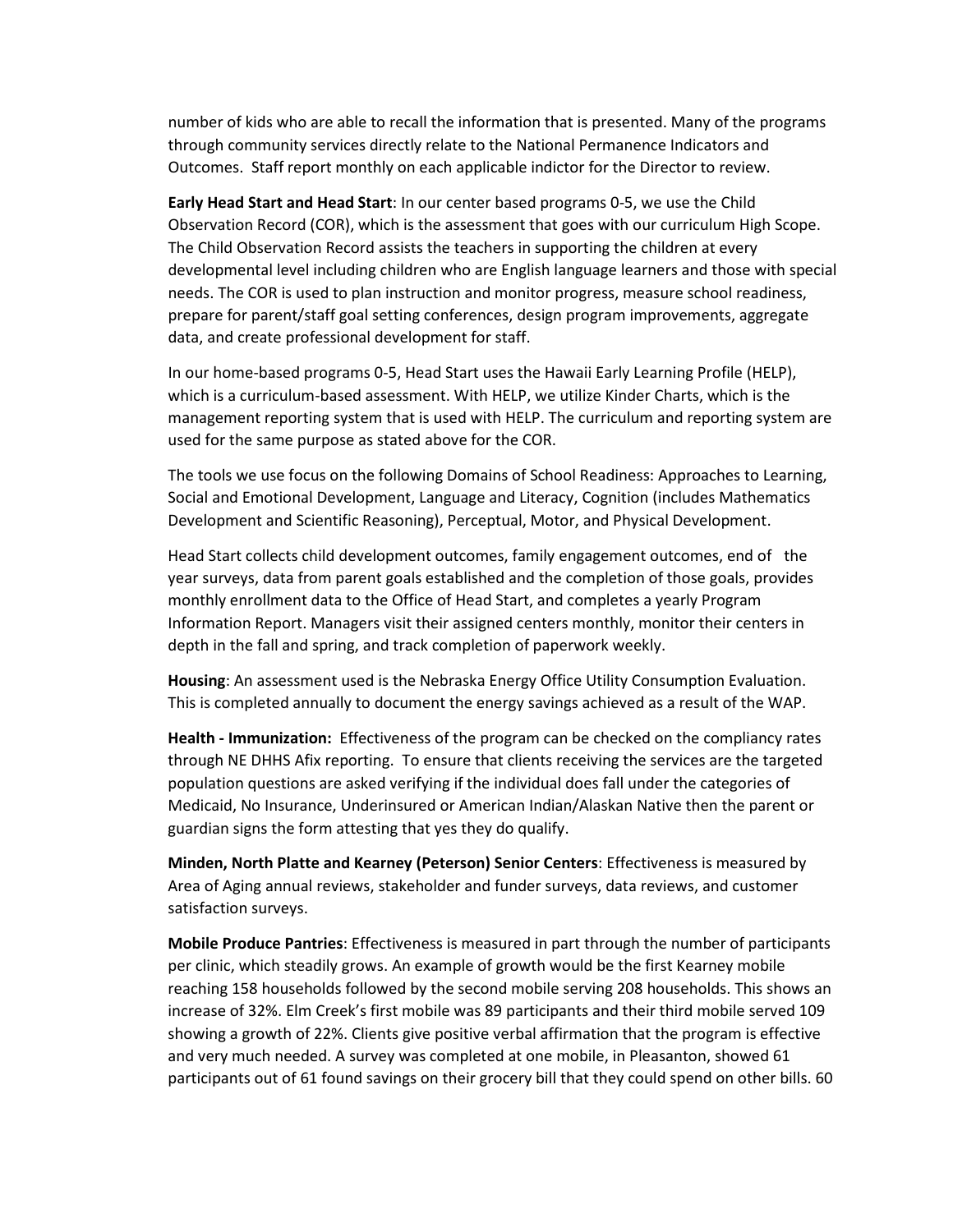out of 61 stated that the mobile produce helps them to eat healthier. 60 out of 61 reported to having more food choices after attending the mobiles.

**Senior Companion Volunteer Program**: Annual surveys are completed by the recipients of Companion services. Annual performance reviews are completed with the Senior Companions providing services.

**WIC**: The effectiveness of the dental treatment has been studied and proven by the American Dental Association and by proxy, would benefit the family members who receive the treatment with reversing decay, improved development of permanent teeth, and speeding the remineralizing of teeth. The new enrollment and retention focus will result in an increase in caseload and retention of families.

## **What innovative community based and/or neighborhood-based initiatives has the agency implemented in the last two years (FY2017 and FY2018)?**

**Mobile Produce Pantry:** According to the *2016 Community Action of Nebraska State and Regional Report,* 1 in 3 individuals reported issues with affording utilities, food, and clothing. Additionally, Feeding America data reports that Buffalo County food insecurity rate is at 12.2%. This is calculated based on the median family income and the subsequent poverty rate. The child food insecurity rate is at an alarming 18.3%. Programing will address Goal 1 and 2 Health and Social/Behavioral Indicators. The Mobile Produce Pantries serve primarily Buffalo County to help address this food security gap.

Partners include:

- Community Based: Walmart Foundation grant provided funds for salaries; Kearney Area Community Foundation, Cope Foundation
- Black Hills Energy provides volunteers to help at the mobiles.
- Public Schools provide a venue and volunteers.
- Local and County Governments: Area townships provide community halls, utility buildings, fairgrounds and fire halls for venues.
- CHS.Inc (a farmer owned co-op) provides funds for operation and food purchases.
- Local grocery stores and one coffee house provide food rescue items
- Charitable Based: Feeding America and the Food Bank for the Heartland in Omaha
- Civic: Gibbon American Legion provides a venue.
- Faith Based: Churches provide some donations, publicity and volunteers.

### **How do the initiatives relate to the community needs assessment for the area?**

According to the 2016 Community Action of Nebraska State and Regional Report, 1 in 3 individuals reported issues with affording utilities, food, and clothing. Additionally, Feeding America data reports that Buffalo County food insecurity rate is at 12.2%. This is calculated based on the median family income and the subsequent poverty rate. The child food insecurity rate is at an alarming 18.3%. Programing will address Goal 1 and 2 Health and Social/Behavioral